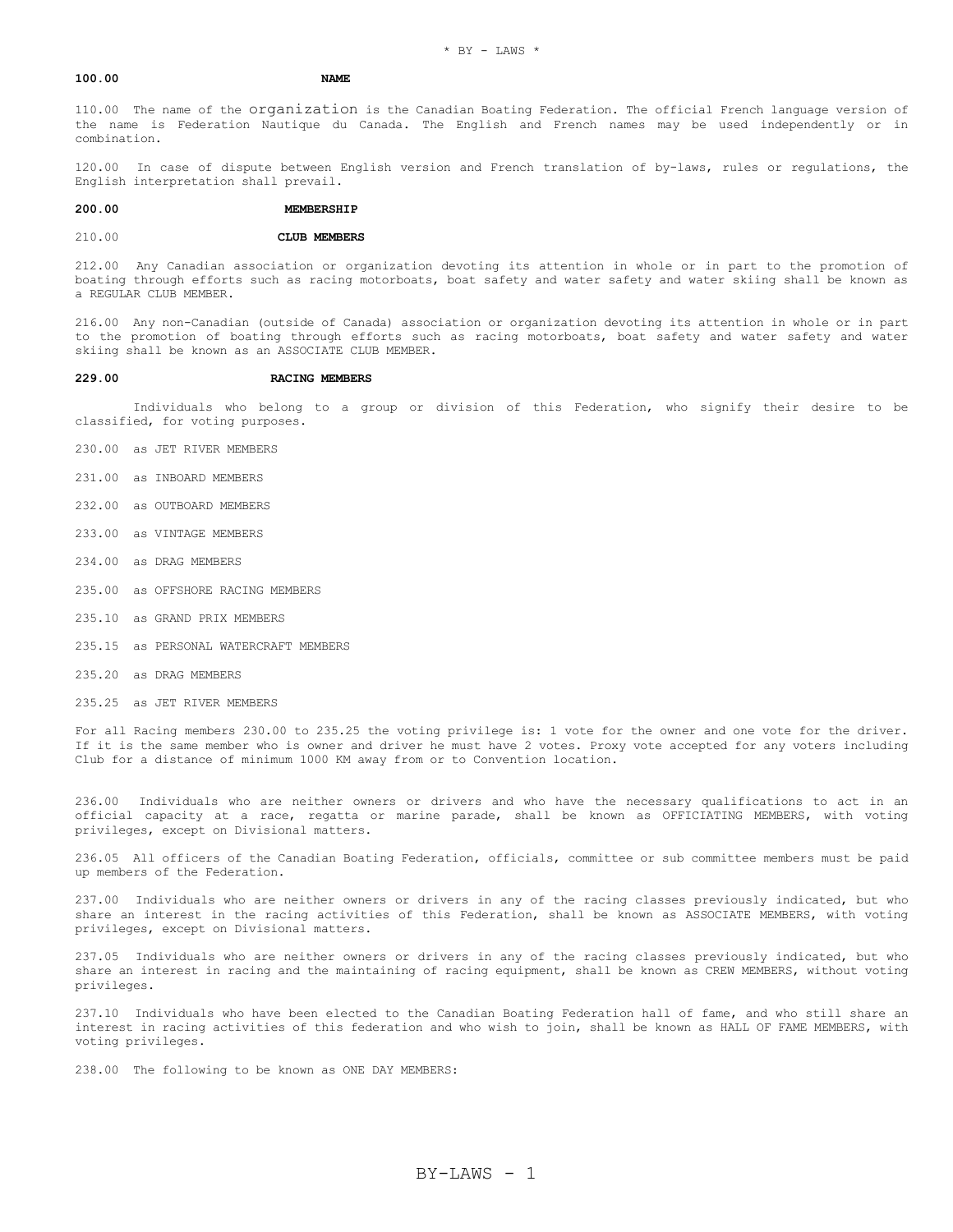Individuals who are desirous of participating in a single race, without further Federation privileges, shall be known:

238.05 as ONE DAY RACING MEMBERS

238.10 as ONE DAY OFFICIATING MEMBERS

**240.00 Individuals who signify their desire to be classified, for voting purposes: Official, Associates and Club members.**

**241.00** Individuals who have rendered conspicuous service to the Canadian Boating Federation and to boating can be elected as life members of this federation without payment of dues, upon unanimous consent of the Board of Directors, and shall be known thereafter as HONOURARY LIFE MEMBERS.

300.00

## **ADMINISTRATION**

### 320.00 **BOARD OF DIRECTORS**

### **321.00 The Board of Directors shall consist of six to ten Officers, President, Vice President Eastern, Vice President Western, Vice President Public Service, Vice President Racing, Vintage/Club Director, Treasurer and Secretary**.

322.00 The Board of Directors shall be in charge of all matters pertaining to the management of the Federation, including the power to pass upon the actions of all committees and the power to take action on all matters pertaining to the management of the Federation or interests of its members.

323.00 The Board of Directors shall also pass upon the eligibility of clubs for membership in the Federation, appoint general committees, formulate By-Laws and generally take such steps as it may deem necessary and expedient to further the objects of the organization. It shall hold meetings at the call of the President, at least quarterly.

324.00 Each Director shall preside over **their** duly appointed committee and shall act as a representative on the Board of Directors of all those members of the group by which he has been elected. It shall be his duty to hold frequent meetings of his committee to discuss the problems and desires of his group and present these for consideration and possible action at meetings of the Directors.

325.00 The Board of Directors is hereby authorized from time to time to:

325.05 Borrow money upon the credit of the Federation in such amounts and upon such terms as may be deemed necessary.

325.10 Issue bonds, debentures or other securities of the Association for its lawful purposes, for such amounts and upon such terms as may be deemed expedient, and pledge or sell the same for such sums and at such prices as the Directors may determine.

325.15 Hypothecate, mortgage, charge or pledge all or any of the real and personal property, undertaking and rights of the Federation to secure any such bonds, debentures or other securities or any money borrowed or any other liability of the Federation.

325.20 Delegate to such one (1) or more of the Officers and Directors of the Federation as may be designated by the Board of Directors all or any of the power conferred by the foregoing clauses of this By-Law to such extent and in such manner as the Board of Directors shall determine at the time of such delegation.

325.25 The Directors of the Federation are hereby authorized from time to time to cause the Federation to give indemnities to any Director or other person who has undertaken or is about to undertake any liability on behalf of the Federation or any company controlled by it and to secure such Director or other person against loss by mortgage and charge upon the whole or any part of the real and personal property of the Federation by way of security and any action from time to time taken by the Directors under this Section shall not require approval or confirmation by the members.

325.26 Every person who is or shall be or shall have been a Director of the Federation and his heirs, executors and administrators and estate and effects respectively shall from time to time and at all times be indemnified and saved harmless out of the funds of the Federation from and against all costs, charges and expenses whatsoever, which such person sustains or incurs in or about any action, suit or proceeding which is brought, commenced or prosecuted against him for or in respect of any act, deed, matter or thing whatsoever made, done or permitted by him in or about the execution of the duties of his office, and also from and against all other costs, charges and expenses which he sustains or incurs in or about or in relation to the affairs thereof except such costs, charges or expenses as are occasioned by his own wilful neglect or default.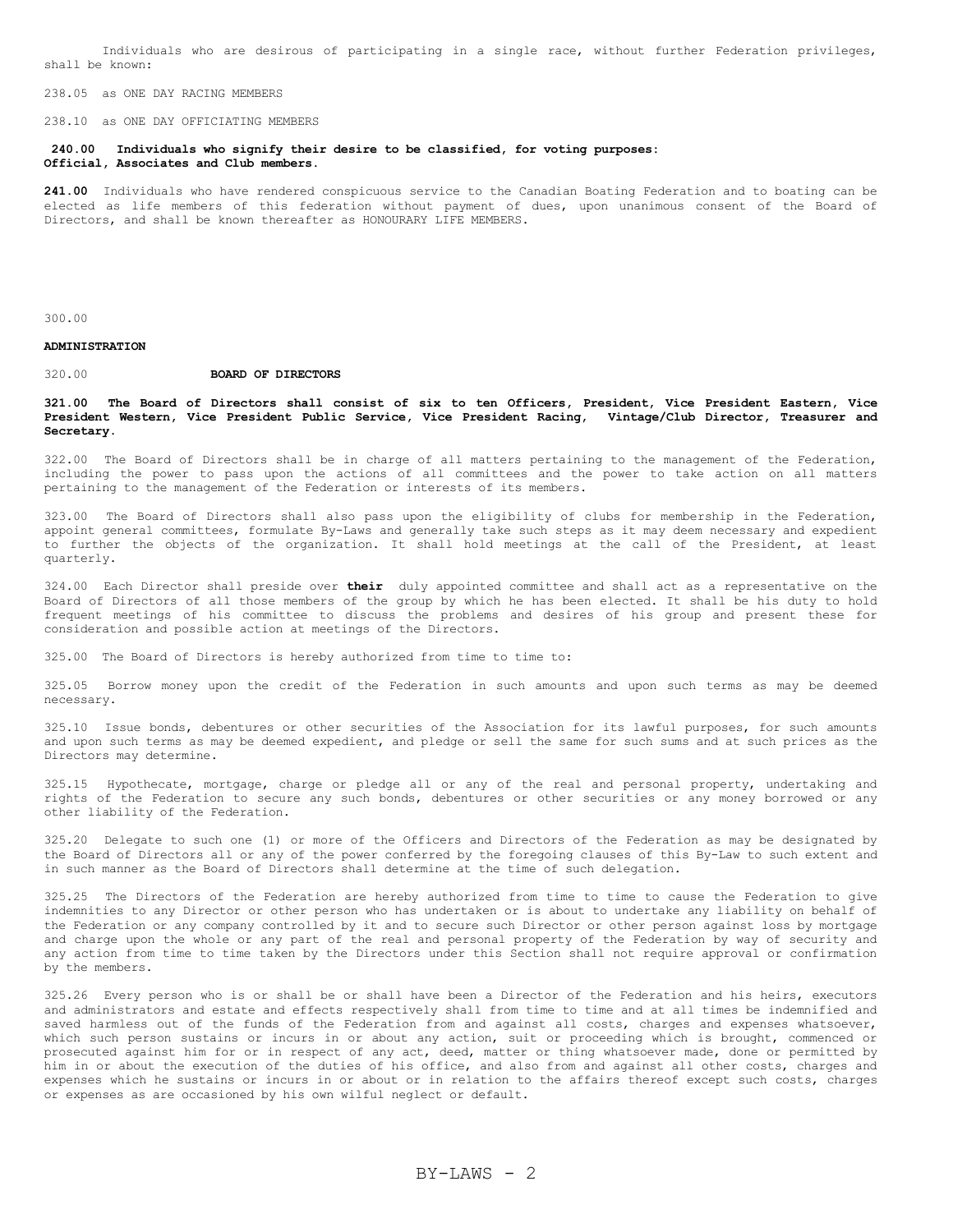325.27 No person who is or shall have been a Director for the time being of the Federation shall be liable for the acts, receipts, neglects or defaults of any other Director, officer, member, or employee or for joining in any receipt or act for conformity or for any loss, damage or expense happening to the Federation through the insufficiency or deficiency of title to any property acquired by order of the Board of Directors of the Federation for or on behalf of the Federation or for the insufficiency or deficiency of any security in or upon which any of the moneys of or belonging to the Federation shall be placed out or invested or for any loss or damage arising from the bankruptcy, insolvency or tortious act of any person, firm or corporation with whom or with which any moneys, securities or effects shall be lodged or deposited or for any other loss, damage or misfortune whatever which may happen in the execution of the duties of his respective trust, office or position or in relation thereto unless the same shall happen by or through his own willful act or default.

326.00 All action of the Board of Directors, unless ordered to have immediate effect or given a specific effective date, shall become effective thirty (30) days after passing.

326.10 **The Directors have choice to have a nominating committee or leave the members nominate the candidate of their choice.** Nominating committee consisting of five (5) Federation Members, one of which should be a Director, for one or more vacancies on the Board of Directors, which should be filled by election at the next annual meeting. All nominees for a position must be members of this federation ninety (90) days before the annual meeting.

326.20 The nominating committee shall report their selection to the secretary of the Federation at least fortyfive (45) days before the date of the annual meeting where the elections are to be held. The nominating committee shall verify the willingness of the persons selected.

326.30 The list of nominees shall be sent by mail to all certified members who have voting rights on the vacant positions at least thirty (30) days prior to the voting date, accompanied by a description of the positions along with the list, there should be a note advising members of the deadline for other nominations. The deadline for nominations should be at least fifteen (15) days prior to the election. These new nominations may be made by members, provided that the candidate has the support of at least five (5) certified Federation Members who have voting rights for the aspired position.

326.40 If there are no other nominations, the candidates as presented by the nominating committee shall be declared elected. In the event that other nominations are made, all of the nominations under this rule shall be voted upon at the annual meeting. The final and complete list of nominees shall be given to all members who attend the annual meeting and have voting rights on the available positions at the beginning of the annual meeting along with the agenda for the meeting.

327.00 The Board of Directors shall be elected at the annual meeting of the Federation. In the odd ending years, the President, Secretary, Vice President Public Service and Treasurer will be elected. In the even ending years the Vice President Racing, Vice President National and Club Rep. will be elected.

327.05 The Vice President Racing, shall be elected by those members attending the annual meeting of the Federation who hold a Racing and Officiating membership.

327.10 The President shall be elected by those members attending the annual meeting of the Federation who hold a Racing, Associate or Officiating membership.

327.15 The Vice President Eastern shall be elected by those members attending the annual meeting of the Federation who hold a Racing, Associate or Officiating membership. The Vice President Western is assigned by the members in the western Division

327.20 The Vice President Public Service shall be duly elected by all members attending the annual meeting of the Federation who hold a Racing, Associate or Officiating membership.

327.25 The Secretary shall be duly elected by all members attending the annual meeting of the Federation who hold a Racing, Associate or Officiating membership.

327.30 The Treasurer shall be duly elected by all members attending the annual meeting of the Federation who hold a Racing, Associate or Officiating membership.

327.40 The Vintage/Club director shall be duly elected by all accredited representatives of the Organizing club members attending the annual meeting of the Federation.

327.50 The General Counsel shall be appointed by the Board of Directors.

328.05 Failure of any of the foregoing classifications, to appoint a Director at the annual meeting shall give the President authority to make the appointment of Director by selection of any member of that particular group, on approval of the Board of Directors.

328.10 Vacancies in any office excepting the executive positions of the Racing Commission, shall be filled by the President selection of any member, on approval of the Board of Directors.

329.00 The Board of Directors may retain Counsel and/or Management for the Federation upon such terms and conditions as it shall deem advisable.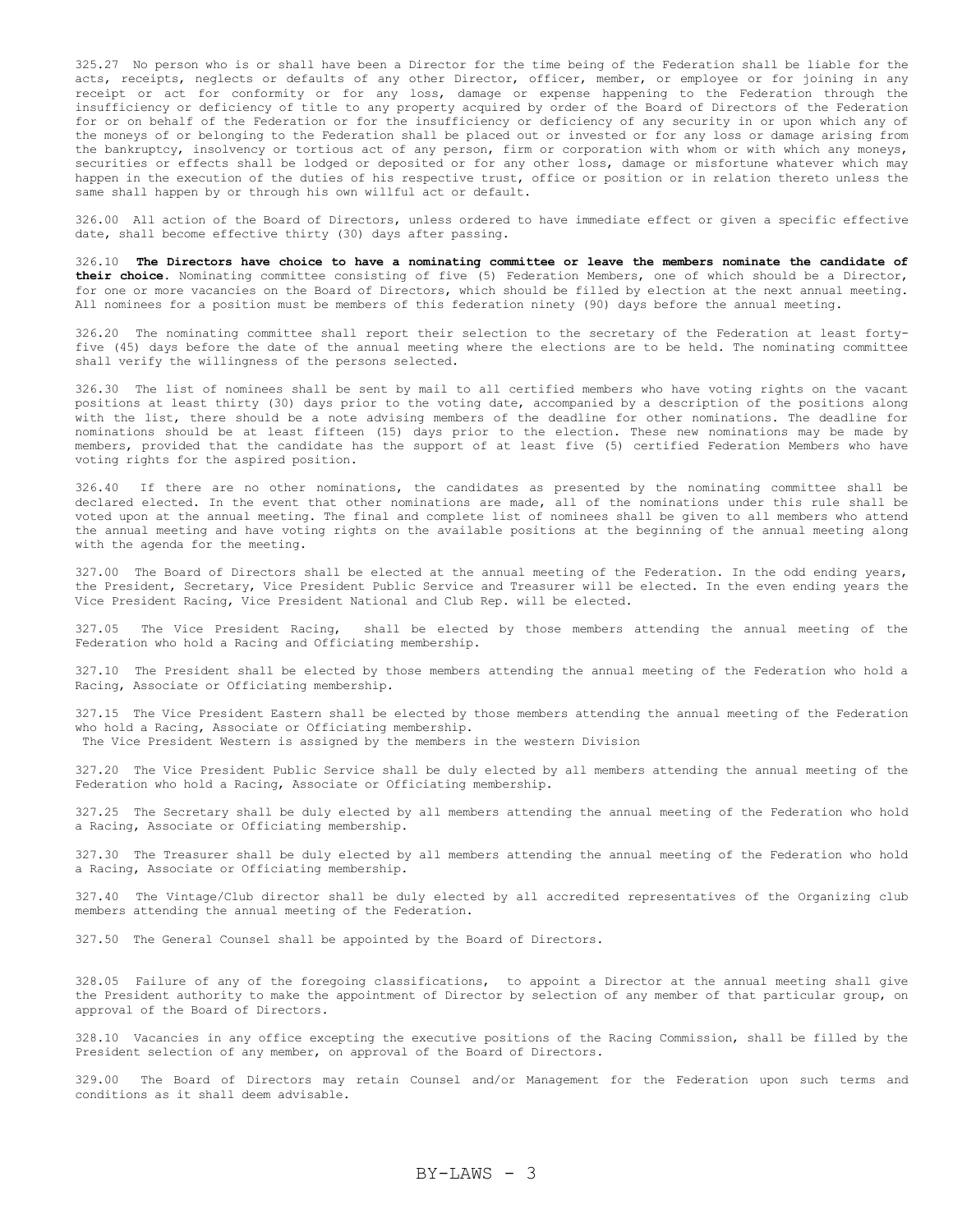334.00 The President shall, if present, preside at all meetings of the members and directors. He shall sign all documents and instruments which require his signature and shall perform all duties incidental to his office and shall have such powers and duties as may from time to time be assigned to him by the Board of Directors.

335.00 The Vice President Eastern and Western shall be vested with all the power, and shall perform all the duties of the President in the absence, disability, or refusal to act, of the President, and shall also have such other powers and duties as may from time to time be assigned to him by the Board of Directors.

336.00 The Vice President Public Services shall be the person in charge of the CBF newsletter and the liaison between the media and the members, pertaining to the CBF an its activities and shall have such powers and duties as may from time to time be assigned to him by the Board Of Directors.

337.00 The Clubs Representative shall be the liaison between the clubs and the board of directors. From time to time he may also be assigned other duties by the Board Of Directors.

338.00 The Secretary shall have the right to attend and act as Secretary at all meetings of the members, and directors and record the notes and minutes of the proceedings at such meetings in a book to be kept for the purpose. He shall give notice in accordance with the By-Laws of all meetings of the members and directors as required by those entitled to call such meetings. He shall keep all books required by law to be kept by the Federation, and without limiting the generality of the foregoing, shall be specially charged with the duty of keeping a book or books wherein shall be recorded:

338.01 A copy of the Letters Patent and of any Supplementary Letters Patent issued to the Federation and the By-Laws of the Federation duly authenticated.

338.02 The national office shall keep the names alphabetically arranged of all persons who are members of the Federation.

338.03 The national office shall be responsible for the post office address and calling of every such person while such member.

339.00 The Treasurer shall keep all books required by law to be kept by the Federation, and, without limiting the generality of the foregoing, shall be specially charged with the duty of keeping a book or books wherein shall be recorded.

339.01 The amounts paid in and remaining unpaid respectively on the fees, dues and assessments of each member.

339.02 The financial transactions of the Federation.

339.03 The assets of the Federation.

339.04 The sums of money received and expended by the Federation and the matters in respect of which such receipts and expenditures took place.

339.05 The credits and liabilities of the Federation.

341.00 The Board of director shall have the authority over all non-monetary matters pertaining to power boat racing, including the amendment of racing rules, the sanctioning of regattas and shall be responsible for recommending a schedule of sanction fees to the Board of Directors.

342.00 Racing Members who have equipment registered in more than one classification may exercise voting privileges in all classifications in which he or she has equipment registered.

### 400.**00 MEETINGS**

**405.00 The annual meeting of the Federation shall be held after November 1st and not later than December 15th date may be extended by the Board of Direction at such time and place as the President or the Board of Directors may determine.**

410.00 The President shall call meetings of the Board of Directors whenever deemed necessary, but at least quarterly.

415.00 The President shall call special meetings of the Federation whenever deemed necessary or, at his own discretion or by the request of any Committee.

420.00 Notice of all meetings of the Federation or its Board of Directors shall be sent by the Secretary to each person entitled to receive same. Such notice shall be sent not less than two (2) weeks before Federation meetings, and five (5) days before Directors meetings. As far as possible, all notices shall specify the main business to be transacted at such meeting.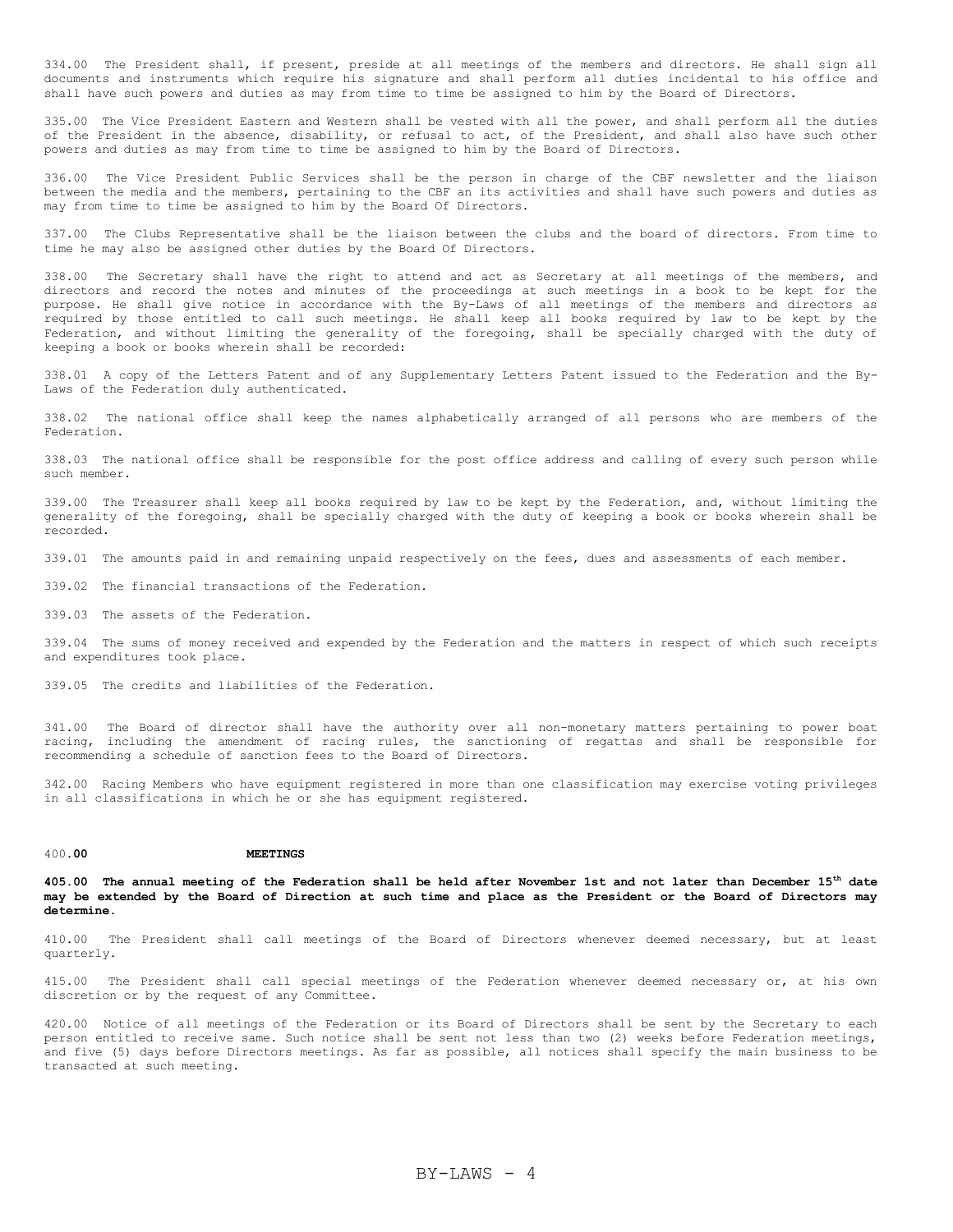425.00 Notice of all meetings of the Federation shall be sent to every representative and to all members of record and in good standing. Notice of special meetings shall state the purposes for which they are called, and no other business shall be in order at such meetings.

430.00 Any twenty-five (25) members shall constitute a quorum at any meeting of the Federation; all voting delegates to present C.B.F. membership card.

## **440.00 50% plus 1 of members of the Board of Directors shall constitute a quorum at any meeting of the Board of Directors.**

442.00 If any elected official is absent from three (3) consecutive meetings of his/her committee, or is deemed remiss in the performance of his/her duties by the Board Of Directors, said Board Of Directors shall have the power to appoint a replacement or request a replacement be elected by the appropriate membership.

445.00 All questions of parliamentary practice shall be determined in accordance with usual procedure. All question of parliamentary practice not herein provided for shall be determined in accordance with Roberts Rules of Order.

#### **460.00 At all meetings of the Board of Directors, each member thereof shall have one (1) vote.**

**470.00 All votes for Rules changes including safety issued.will take place at the annual meeting unless upon review from Board. In case of a major safety issue Category commission must submit to the CBFNC office within 5 days of the changement.**

### 500.00 **DUES**

510.00 Annual dues shall be paid to the Treasurer of the Federation via the National Office in the amounts as fixed annually by the Board of Directors.

520.00 The membership year in the Federation shall be the calendar year and annual dues shall be due and payable at Federation Headquarters on January 1st of each year.

# **520.10 Racing calender year for points is November 1st to October 31th.**

530.00 Members shall be considered in arrears for dues if such dues remain unpaid after February 1st of each year, at which time their membership shall automatically terminate, they shall cease to receive Federation mailings and shall not be entitled to be represented at any Federation meetings until such time as their membership has been restored by the payment of the appropriate dues.

540.00 Each classification of membership shall receive benefits and services as may be allowed from time to time by By-Laws.

### 600.**00 DISCIPLINE**

610.00 Charges against a member(s), driver(s) or owner(s) in any racing event, for conduct unworthy of a gentleman, or acting in any unsportsmanlike manner or inimical to this Federation, or against a director for misfeasance or malfeasance, shall be in writing and sent to the Secretary together with a full statement of the facts and all matters relating hereto. First offence \$250 fine minimum plus CBF expense, loss of points, suspension depend on severity of the incident

615.00 Officials shall come under the authority of a SPECIAL committee of the Board Of Directors. This committee shall consist of members of the board that do not own, in part or whole, or drive full or part time a racing vehicle. This committee must have three (3) representatives on it.

620.00 The Board of Directors shall afford the accused a hearing on the charge, or in its discretion may delegate a special committee to conduct a hearing and forward to the Directors their findings and recommendations. Except in the case of charges being laid regarding matters between or against Racing and/or Associate Racing and arising from a racing incident or matter, or at a sanctioned regatta, the hearing shall be held by Administration Committee or a duly appointed sub-committee thereof.

**630.00 After a hearing, or upon review of the findings and recommendations of a special committee appointed, the Board of Directors shall have the power to dismiss the charges or in its discretion, to censor, suspend from future racing for such period of time as they deem proper and/or expel the accused from membership in this Federation.If there a conflict of interest with a Board of Director Member, he or they must be excluded from the vote on that particular issue.** 

640.00 The decision of the Board of Directors shall be final.

## 700.00 **MISCELLANEOUS PROVISIONS**